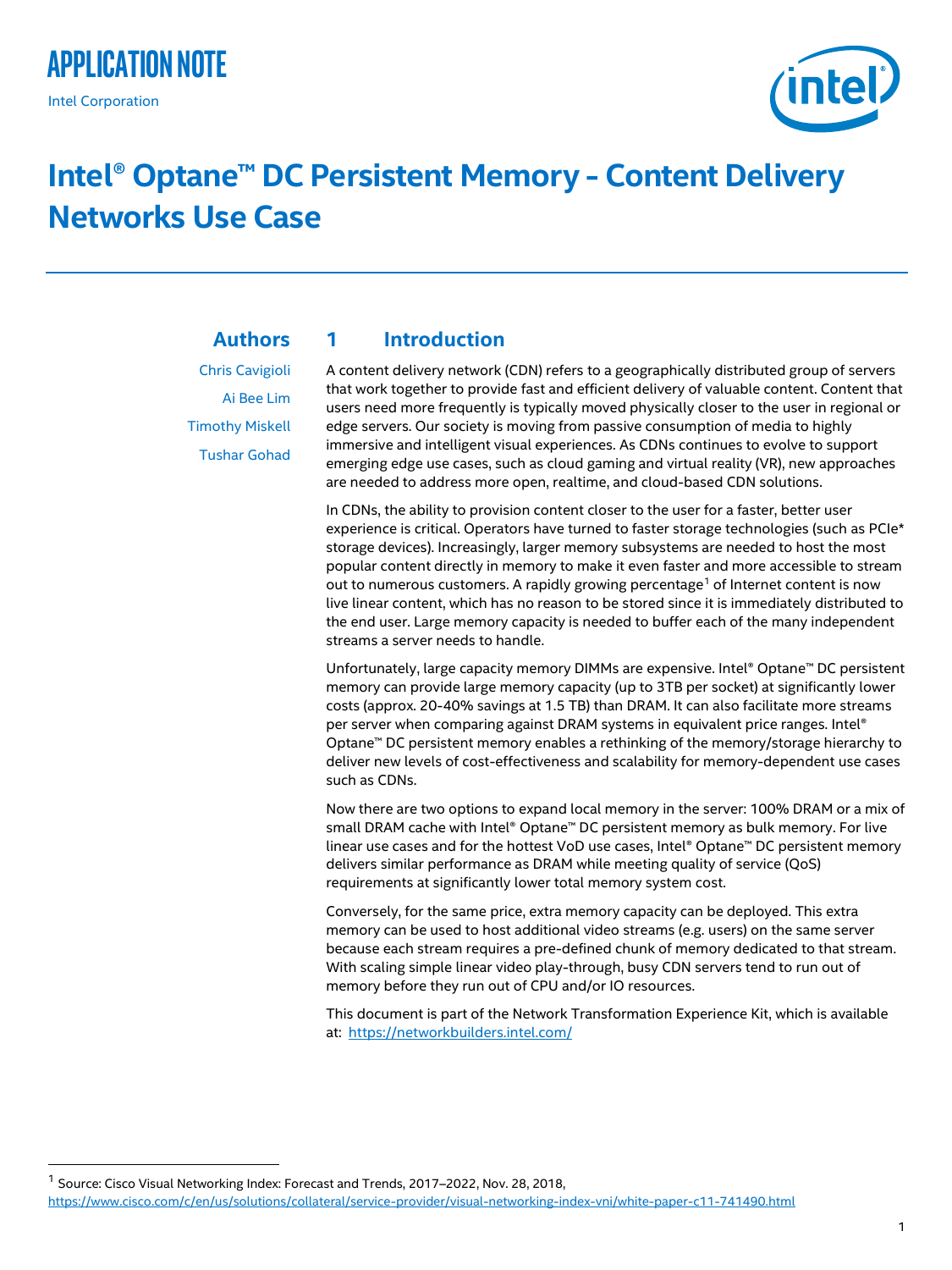### **Table of Contents**

## **Figures**

| Figure 1  |                                                                                                                                                                                                                                                                                                                                                                                                                                                                                                        |  |
|-----------|--------------------------------------------------------------------------------------------------------------------------------------------------------------------------------------------------------------------------------------------------------------------------------------------------------------------------------------------------------------------------------------------------------------------------------------------------------------------------------------------------------|--|
| Figure 2. | $\label{prop:main} \hspace{5mm}\textbf{Testing Environment}\hspace{1mm}\textbf{\textbf{m}}\textbf{\textbf{m}}\textbf{\textbf{m}}\textbf{\textbf{m}}\textbf{\textbf{m}}\textbf{\textbf{m}}\textbf{\textbf{m}}\textbf{\textbf{m}}\textbf{\textbf{m}}\textbf{\textbf{m}}\textbf{\textbf{m}}\textbf{\textbf{m}}\textbf{\textbf{m}}\textbf{\textbf{m}}\textbf{\textbf{m}}\textbf{\textbf{m}}\textbf{\textbf{m}}\textbf{\textbf{m}}\textbf{\textbf{m}}\textbf{\textbf{m}}\textbf{\textbf{m}}\textbf{\textbf$ |  |
| Figure 3. |                                                                                                                                                                                                                                                                                                                                                                                                                                                                                                        |  |
| Figure 4. |                                                                                                                                                                                                                                                                                                                                                                                                                                                                                                        |  |
| Figure 5. |                                                                                                                                                                                                                                                                                                                                                                                                                                                                                                        |  |
| Figure 6. |                                                                                                                                                                                                                                                                                                                                                                                                                                                                                                        |  |

### **Tables**

| $T$ ahle<br>. |  |
|---------------|--|
| Table 7       |  |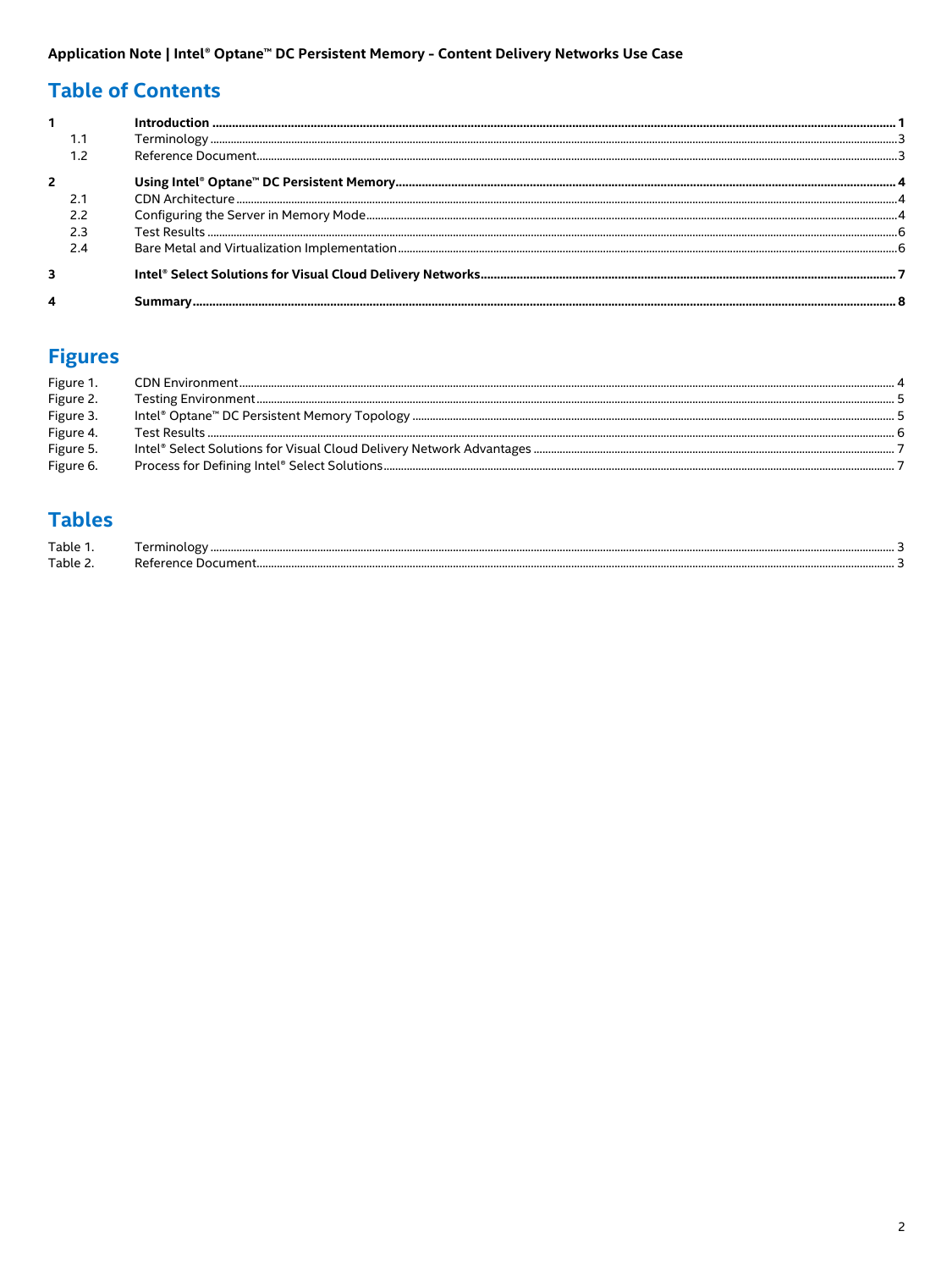Benefits for Intel® Optane™ DC persistent memory include:

- Scale memory capacity at significantly lower costs than DRAM.
- Enable more streams per server compared to DRAM systems at the same price.
- Consolidate live linear and VoD nodes.
- Lower latency interaction than with SSD for most popular (hottest) VoD content.
- Non-volatile memory behavior (where data persists when power is shut off).

Intel® Optane™ DC persistent memory addresses memory constraint challenges for popular and latency-sensitive use cases such as live linear video streaming in CDNs. This document explains how to apply Intel® Optane™ DC persistent memory in CDNs.

*Note:* For live linear streaming CDNs use models, we recommend the use of Memory Mode (volatile).

#### <span id="page-2-0"></span>**1.1 Terminology**

#### <span id="page-2-2"></span>**Table 1. Terminology**

| <b>TERM</b>       | <b>DESCRIPTION</b>                                                                                                                                                                                                                                                         |
|-------------------|----------------------------------------------------------------------------------------------------------------------------------------------------------------------------------------------------------------------------------------------------------------------------|
| 1LM               | One-level memory                                                                                                                                                                                                                                                           |
| 2LM               | Two-level memory                                                                                                                                                                                                                                                           |
| App Direct mode   | of 2 modes for Optane DCPMM – enables memory persistence and requires code enabling                                                                                                                                                                                        |
| <b>CDN</b>        | <b>Content Delivery Network</b>                                                                                                                                                                                                                                            |
| Hot VoD           | Hottest (most popular) Video on Demand content                                                                                                                                                                                                                             |
| Live linear video | Video that is streamed either live or as linear (not stored) broadcast                                                                                                                                                                                                     |
| Memory Mode       | 1 of 2 modes for Optane DCPMM – behaves as cached system memory (e.g. volatile) without requiring code changes<br>but offering huge capacity boost                                                                                                                         |
| <b>NGCO</b>       | Next Generation Central Office – an aggregation point of wireless and wireline data that resides at the network and<br>utilizes industry standard servers plus virtualization to provide flexibility and scalability while delivering performant<br>and efficient services |
| Persistent memory | Non-volatile memory – retains data throughout power loss                                                                                                                                                                                                                   |
| vCDN              | Virtualized CDN – Content Delivery Network function implemented virtualized in a virtual machine or containers                                                                                                                                                             |
| VoD               | Video on Demand                                                                                                                                                                                                                                                            |

#### <span id="page-2-1"></span>**1.2 Reference Document**

#### <span id="page-2-3"></span>**Table 2. Reference Document**

| <b>REFERENCE</b>                                                                      | <b>SOURCE</b>                                                                                                                                           |
|---------------------------------------------------------------------------------------|---------------------------------------------------------------------------------------------------------------------------------------------------------|
| Persistent Memory on Intel Developer Zone                                             | https://www.affirmednetworks.com/wp-<br>content/uploads/2018/06/Affirmed Intel vEPC performance report.pdf                                              |
| Intro video: Intel Optane DC Persistent Memory Fills the Gap<br>between DRAM and SSDs | https://youtu.be/f9plXw1ndRl                                                                                                                            |
| Intel <sup>®</sup> Optane™ DC persistent memory for CDNs                              | https://www.intel.com/content/www/us/en/architecture-and-<br>technology/optane-dc-persistent-memory.html                                                |
| Intel <sup>®</sup> Select Solutions                                                   | https://builders.intel.com/intelselectsolutions                                                                                                         |
| Intel® Select Solutions for Visual Cloud Delivery Network                             | https://builders.intel.com/docs/networkbuilders/intel-select-solutions-for-<br>visual-cloud-delivery-network.pdf                                        |
| Intel® Optane™ DC solid state drive (SSD) Product Brief                               | https://www.intel.com/content/www/us/en/products/docs/memory-<br>storage/solid-state-drives/data-center-ssds/optane-ssd-dc-p4800x-p4801x-<br>brief.html |
| Creating the Next Generation Central Office White Paper                               | https://www.intel.com/content/www/us/en/communications/network-<br>transformation/next-generation-central-office-paper.html                             |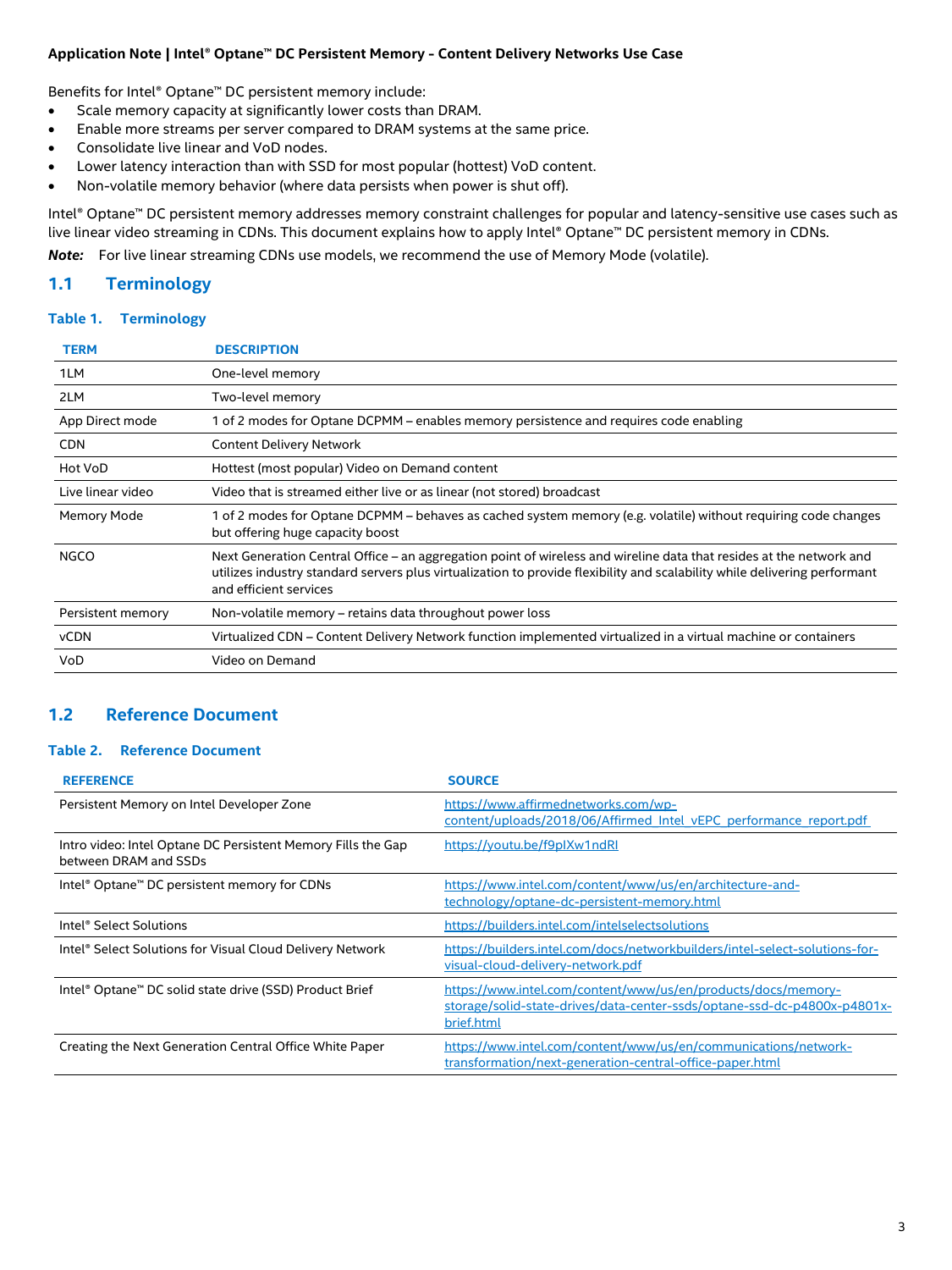### <span id="page-3-0"></span>**2 Using Intel® Optane™ DC Persistent Memory**

This section describes how to apply Intel® Optane™ DC persistent memory in your content delivery network (CDN).

#### <span id="page-3-1"></span>**2.1 CDN Architecture**

Industry practice<sup>2</sup> has shown that the hottest VoD content under extreme demand is best cached in DRAM, not storage, to maintain high quality of service (QoS). Classic storage-based CDN architectures are challenged to meet this demand because they need large amounts of memory instead of storage, but DRAM is costly. The solution is to increase memory capacity using Intel® Optane™ DC persistent memory to save total memory cost compared to classic DDR4 DRAM alone.

[Figure 1](#page-3-3) shows a simple diagram of a typical CDN high performance computing environment, which consists of local compute notes, storage, and intermediate I/O nodes. The Server, Storage, and Memory data was obtained from Tier 1 CDN vendors serving as lead market definition partners.



#### <span id="page-3-3"></span>**Figure 1. CDN Environment**

j

The figure above shows a typical CDN architecture. Given the large DRAM needed in the Edge Live server, this becomes a good candidate for Intel® Optane™ DC persistent memory. As the market proceeds forward, the other memory footprints will also increase and more of the CDN solution becomes a candidate for this new memory technology. Some customers are exploring the combination of Edge Live and Edge VOD into a single server.

#### <span id="page-3-2"></span>**2.2 Configuring the Server in Memory Mode**

[Figure 2](#page-4-0) shows the setup we used for our benchmarking. The test performed the following operations:

- User request for video (Live Linear) was sent at 10 Gbps, 20 Gbps, 30 Gbps, 40 Gbps, up to 50 Gbps HTTP-GET request to the CDN server.
- If the content requested was missing from the CDN server, a request was made to the origin server.
- If the content requested was in the CDN server, it provided the content directly to User to satisfy the request. The CDN Server is preconditioned to address 80/20 hit ratio.

 $2$  Tier 1 CDN vendor(s) serving as lead market definition partner(s).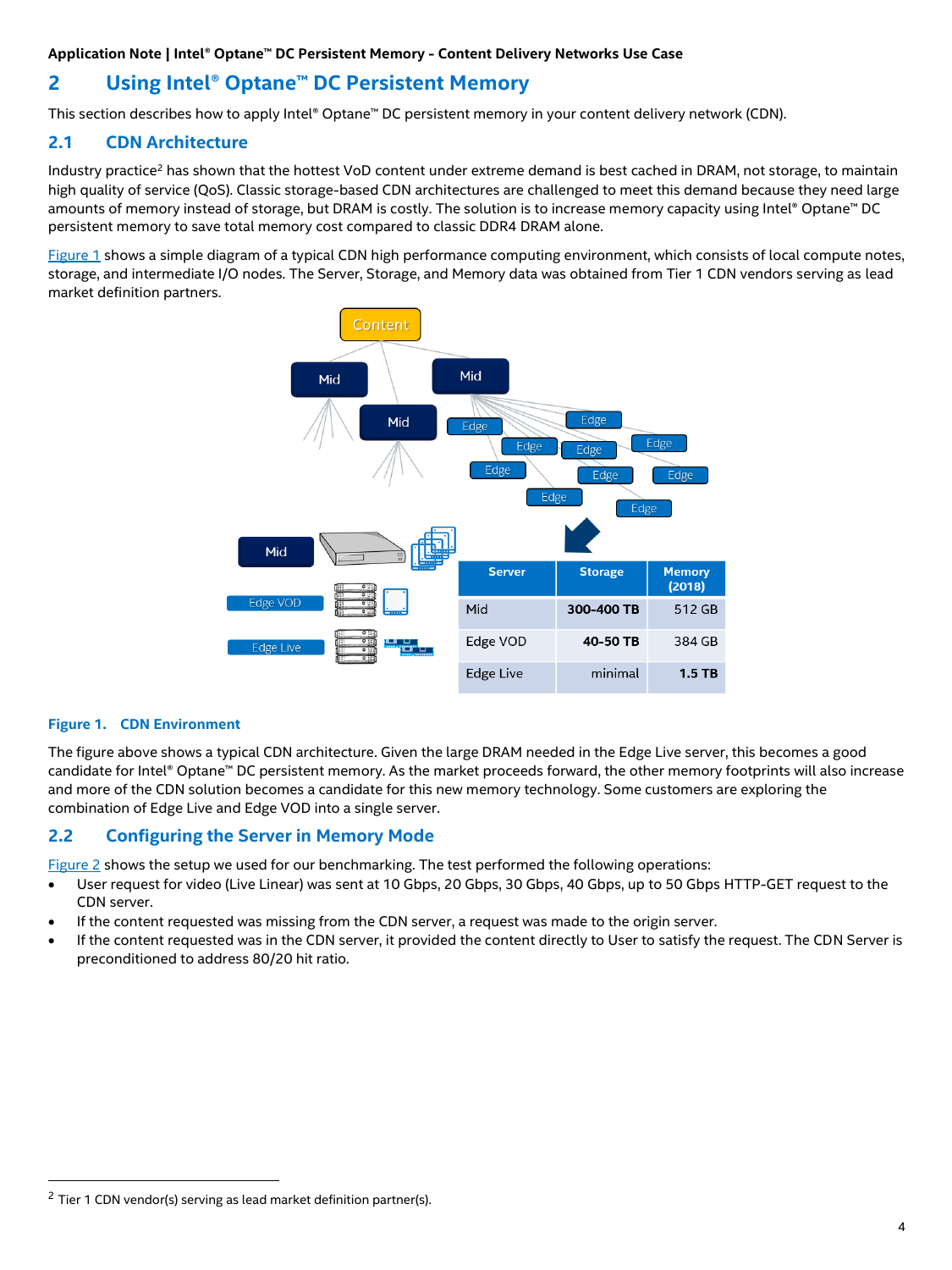

#### <span id="page-4-0"></span>**Figure 2. Testing Environment**

#### **Hardware**

The System Under Test (SUT) was Intel® Server Board S2600WF (formerly codenamed Wolf Pass) which includes:

- 2<sup>nd</sup> generation Intel® Xeon® Scalable processor (formerly Cascade Lake) 2S Intel® Xeon® 6252 Gold 24C
- 12x 16GB DDR4 2667 MHz
- 12x 128GB Intel® Optane™ DC persistent memory module
- 2 Add in Cards Intel® Ethernet Network Adapter XXV710-DA2 populated NUMA aligned.
- 4x 25 Gbps Network ports are configured for 100 Gbps LAG (Link Aggregation Group)

The following figure shows the 2-2-2 Intel® Optane™ DC persistent memory topology for both sockets. For reference, the 1LM configuration was 1.5TB DDR4 (64GB x24).



#### <span id="page-4-1"></span>**Figure 3. Intel® Optane™ DC Persistent Memory Topology**

#### **Software**

Apache traffic server (ATS) and NGINX are Layer 7 applications that can be configured to serve HTTP-GET or HTTPS-GET or as reverse proxy webservers.

We used the following open source software in our benchmarking scenario:

- Apache traffic software:<https://trafficserver.apache.org/downloads>
- NGINX [https://www.nginx.org](https://www.nginx.org/)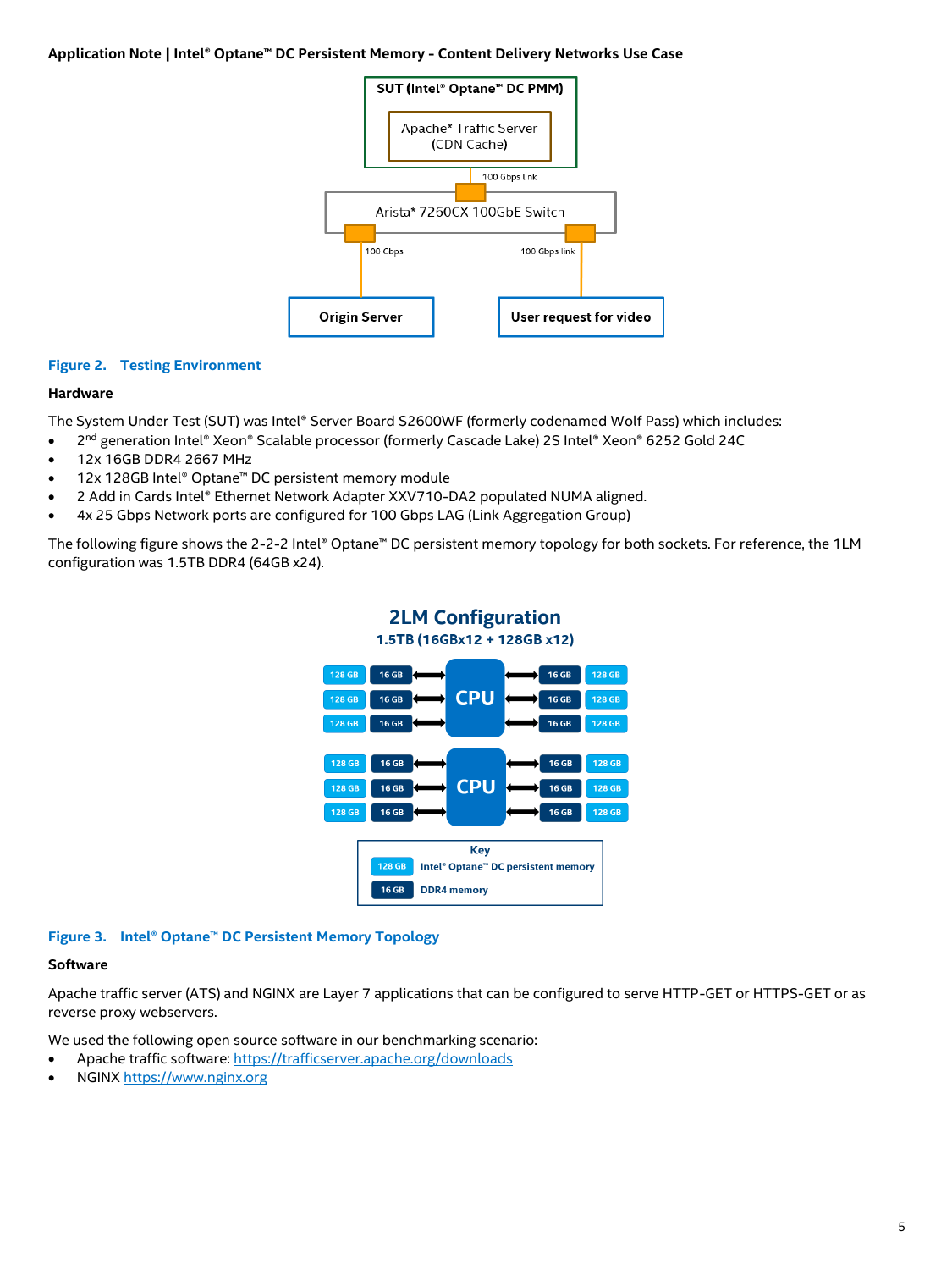#### <span id="page-5-0"></span>**2.3 Test Results**

[Figure 4](#page-5-2) shows the results of the benchmarking tests. The data measures Time to First Frame (TTFF), which is an indicator of the client experience, and Number of Requests, which indicates the number of requests the CDN server can support. The performance data shows that the compared servers provide the same capacity and similar performance, which leads to cost savings when using Intel® Optane™ DC persistent memory.

The results indicates that CDNs that leverage Intel® Optane™ DC persistent memory can perform comparably to existing DRAM-only based CDNs. In particular, CDN servers populated with Intel® Optane™ DC PMM can meet an SLA of 99th percentile HTTP GET response times of less than 1.5s for 4 Mbps HD content in 2s chunks.

## Live Linear 80/20 - Time To First (video) Frame (TTFF)



Target: HTTP GETs 99pct < 1.5s for 4Mbps HD content in 2-second chunks

Video Object Size: 1MB avg

#### <span id="page-5-2"></span>**Figure 4. Test Results**

*Note:* Software and workloads used in performance tests may have been optimized for performance only on Intel microprocessors.

Performance tests, such as SYSmark and MobileMark, are measured using specific computer systems, components, software, operations and functions. Any change to any of those factors may cause the results to vary. You should consult other information and performance tests to assist you in fully evaluating your contemplated purchases, including the performance of that product when combined with other products.

For more information go to [www.intel.com/benchmarks.](http://www.intel.com/benchmarks)

Performance results are based on testing as of 2/6/2019 and may not reflect all publicly available security updates. See configuration disclosure for details. No product or component can be absolutely secure.

§ Configurations: CentOS Linux release 7.5.1804 (Core) 4.19.0-rc3+ (Host) ATS v7.1.4, BIOS: SE5C620.86B.0D.01.0250.112320180145Test used: 80/20 Live Linear, tested by Intel, Date of Testing: 2/6/2019 (comprehensively)

#### <span id="page-5-1"></span>**2.4 Bare Metal and Virtualization Implementation**

The test results in the previous section were measured in a bare metal environment, however, Intel® Optane™ DC persistent memory also supports virtualized (vCDN) implementations. For data-intensive workloads, a bare metal server provides maximized processing power and network performance. Virtualized servers are scalable, customizable, and flexible, which is ideal for deployments such as NGCO.

Learn more about NGCO:

- White Paper: [https://www.intel.com/content/www/us/en/communications/network-transformation/next-generation-central](https://www.intel.com/content/www/us/en/communications/network-transformation/next-generation-central-office-paper.html)[office-paper.html](https://www.intel.com/content/www/us/en/communications/network-transformation/next-generation-central-office-paper.html)
- Video of vCDN value propositions in next generation central office (NGCO) installations: <https://youtu.be/ZWY6r3B9HMY>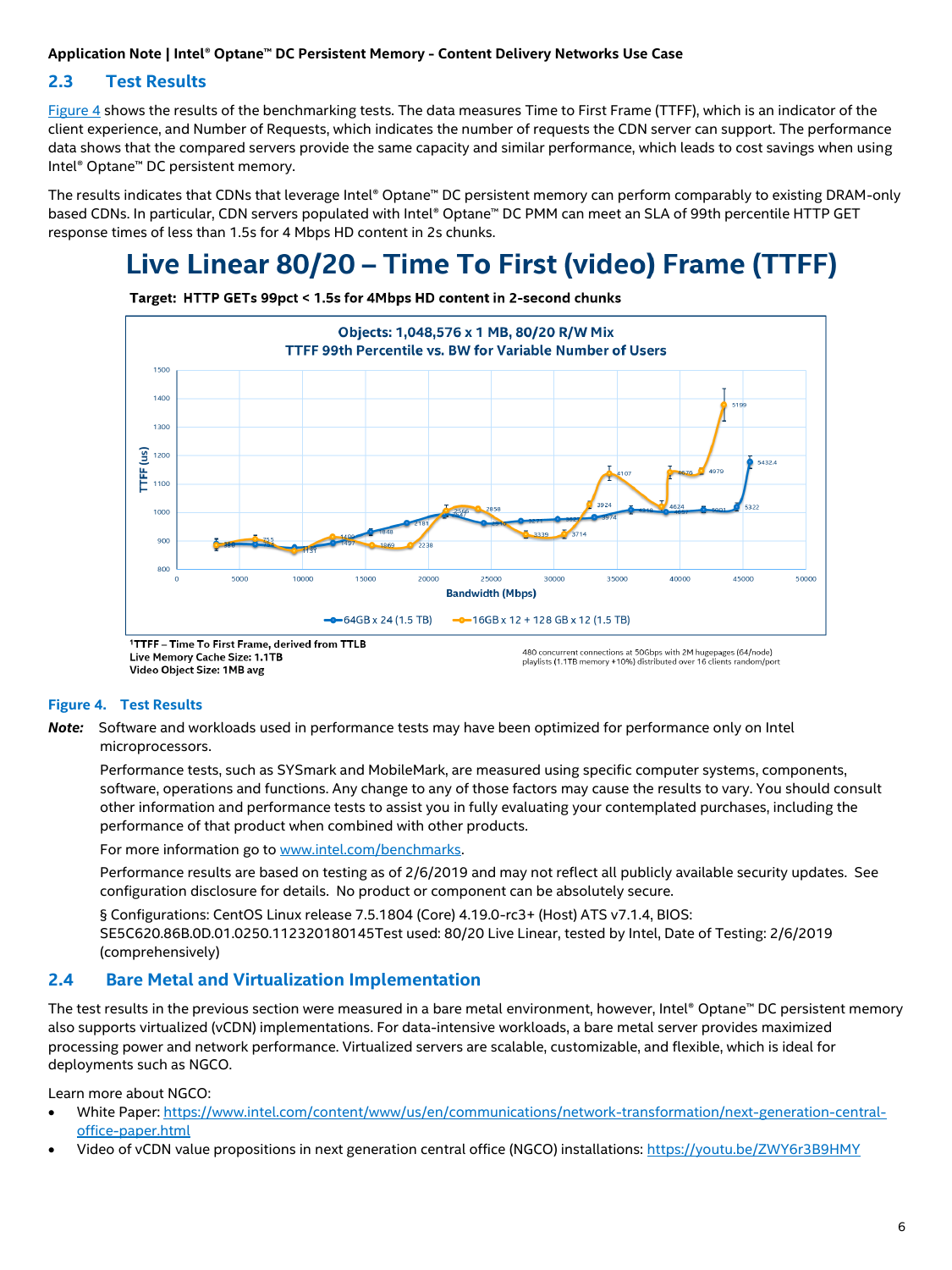### <span id="page-6-0"></span>**3 Intel® Select Solutions for Visual Cloud Delivery Networks**

The Intel® Select Solutions for Visual Cloud Delivery Networks consist of optimized hardware resources and an open-source software stack residing within a virtualized infrastructure. The solution stack leverages the most common and popular open source CDN caching frameworks such as NGINX\* and Apache Traffic Server (ATS). It also leverages open source media libraries such as FFmpeg\*, Media Service Studio, and Scalable Video Technology for media transcoding. Acceleration is built into the system for key CDN workload functions such as cryptography, data compression and transcoding. Furthermore, the CDN configuration utilizes new memory and storage solution options to improved scalability, reduced latency and cost savings.

Intel® Select Solutions are pre-defined and pre-verified configurations designed to help address these challenges.

- Intel® Select Solutions are tightly specified in terms of hardware and software components to eliminate guesswork and speed up decision-making.
- Intel® Select Solutions are designed to increase efficiency in the testing process, speed up time to service delivery, and increase confidence in solution performance.
- Intel® Select Solution configurations are designed by Intel and our partners to deliver to a performance threshold for the workload, and are built on the latest Intel architecture foundation including the 2<sup>nd</sup> generation Intel® Xeon® Scalable platforms.



#### <span id="page-6-1"></span>**Figure 5. Intel® Select Solutions for Visual Cloud Delivery Network Advantages**

[Figure 6](#page-6-2) shows the process behind the optimized and well defined foundation, which starts by collaborating with service providers and ecosystem. The configuration is tailored for specific CDN workloads. It is tested with open source caching framework and leverages Intel internal testing throughout the lifecycle of product. The whole recipe is easy to reproduce and partners can follow the build recipe and certify their solution quickly.



<span id="page-6-2"></span>**Figure 6. Process for Defining Intel® Select Solutions**